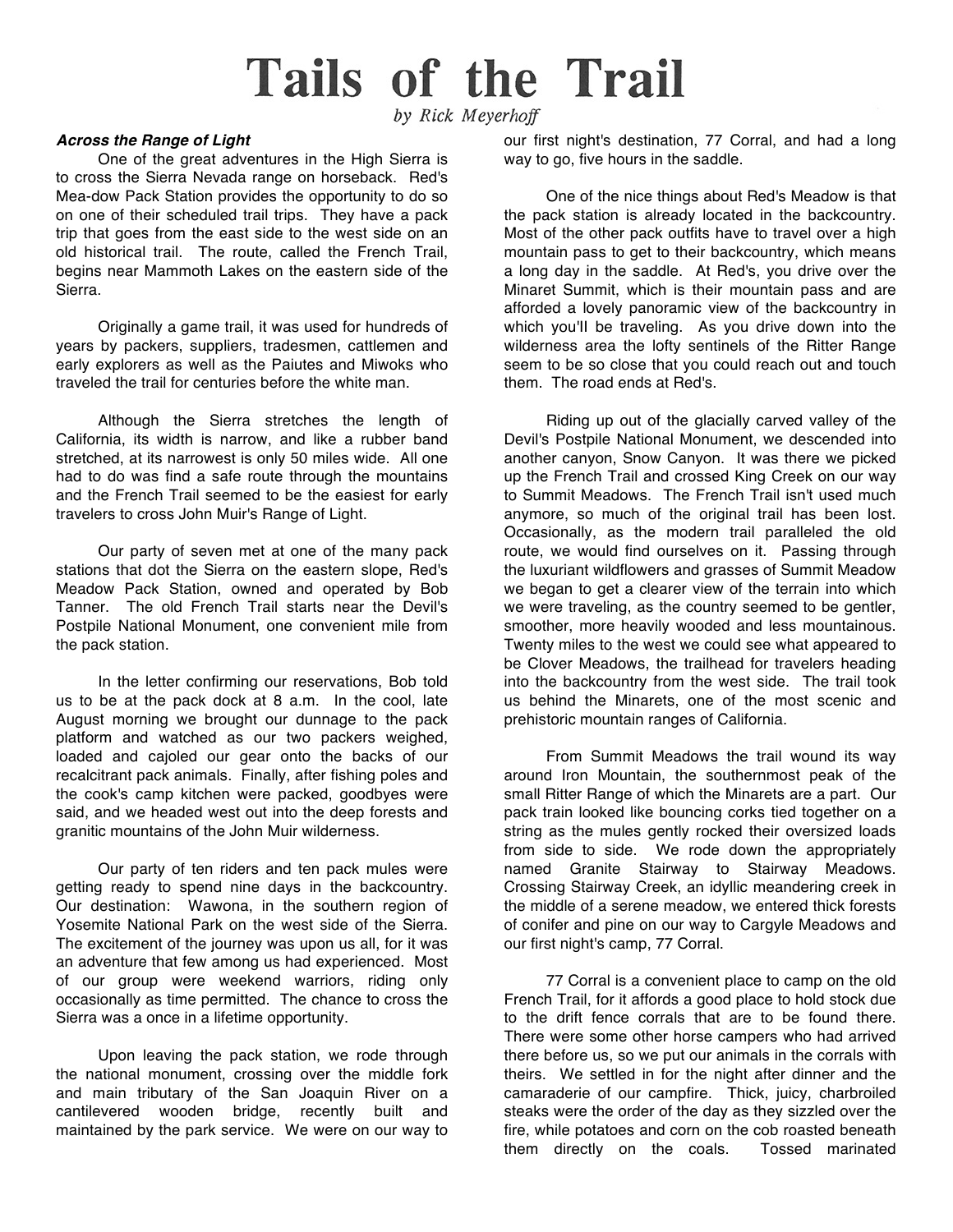vegetables over mixed greens with a vinaigrette and toasted garlic bread awaited our hungry eyes.

The next day was a relaxing layover day as we stayed close to camp, taking little side trips with the horses as the mood and our energies demanded. Our packers shod some of the stock and did repair work on their pack gear. Never a dull day or an easy one for them!

Our third day was supposed to be an early start but when our packers tried to catch one of our young mules, the little critter didn't want to get caught and ended up breaking through the drift fence, taking all the animals on a romp through the backcountry. I heard the commotion as I was having an early morning cup of coffee by dawn's first light, and the last I saw of them were shadows through the trees as they hightailed it out of there. It wasn't a pretty sight when an emissary from our camp went over to the camp of the folks from the Bay Area and tried to explain what had happened to their Arabians. Gone, and no one knew where to find them. By mid-day after much effort, all the animals had been caught and the last of our packers followed in our hoofprints.

Our next camp at Sheep Crossing wasn't too far away, and there promised to be a good swimming hole which we wanted to have enough time to enjoy. We left 77 Corral with what gear we could take, knowing that our packers would be along as soon as they could repair the corrals and find some of the vacationing animals. Riding along the high rimrock we finally descended into the canyon of the north fork of the San Joaquin River a couple of hours later. It had been overcast for the past hour or so, and the darkening clouds and boom of thunder reverberating off canyon walls foreshadowed the lightning that was now underway. I was glad to see the safety of camp and the promised comfort of a warm fire that would ward off the chill of the rain that was beginning to fall.

The toughest section of the trail lay ahead and had been talked about with apprehension by the packers the night before. Taking the animals across the north fork of the San Joaquin River on a noisy swinging steel suspension bridge that connected the east side of the canyon with the west side was met with flaring nostrils and wide-eyed looks from our four-footed friends. We got across with the horses okay, but when the packers arrived a couple of hours later, that's when trouble started brewing. The young mule that had broken through the fence earlier got scared, wouldn't cross and ended up pulling down the animal in front of him when he hit the brakes. When the animal in front went down his hind leg got caught under a steel girder, so for awhile it was touch and go, but we were able to free him. He got cut up pretty bad and looked like he'd need a couple of days rest before we'd be able to use him again.

Unfortunately we didn't have that luxury, so we knew that we'd have to pack him light and hope that he could tough it out the next day.



Our camp was by the suspension bridge at Sheep Crossing. While the packers herded our animals upstream to Stevenson Meadow, the day warmed, the sun came out, and we swam and frolicked in the cool water of the deep pools beneath the falls. Some of the more adventurous among us even slid off the smooth rocks of the falls into the waters below, about a 20-25 foot waterslide. What fun!

Gathering our stock the next day was an easy task, for they were all at the gate that held them in to Stevenson Meadows, waiting to get out. Packing up camp, we headed up and out of the steep-walled canyon where we had spent the night. At the top, the trail split, and we left the old French Trail for the last time as it headed to Clover Meadows, a few miles away. We turned north, riding toward Detachment Meadows and Knoblock Cabin, traveling past old avalanches of downed trees as we headed up the east fork of Granite Creek. After a few hours, we made it to our evening's camp by Sadler Lake at the base of Isberg Pass, the southern boundary of Yosemite National Parle.

Next morning, to awaken the guests and get the day off to a good start, the aroma of breakfast hung over camp like a thick tule fog. Sleepy eyes peered out of one and two-man tents while the scent of bacon and eggs, potatoes O'Brien, hot homemade biscuits with honey and cinnamon dripping over them and assorted fruits of strawberries, cantaloupes and other melons were on the morning's bill of fare.

Later, as we got going one of the packers got the lead rope of his pack string under the tail of his mare and had a rodeo. He got bucked off to everybody's delight! Excitement like that sets the tone for the day, and we were all in high spirits as we crossed Isberg Pass and entered into Yosemite National Park for the first time. We were descending into the Merced River drainage which eventually empties into Yosemite Valley that lay